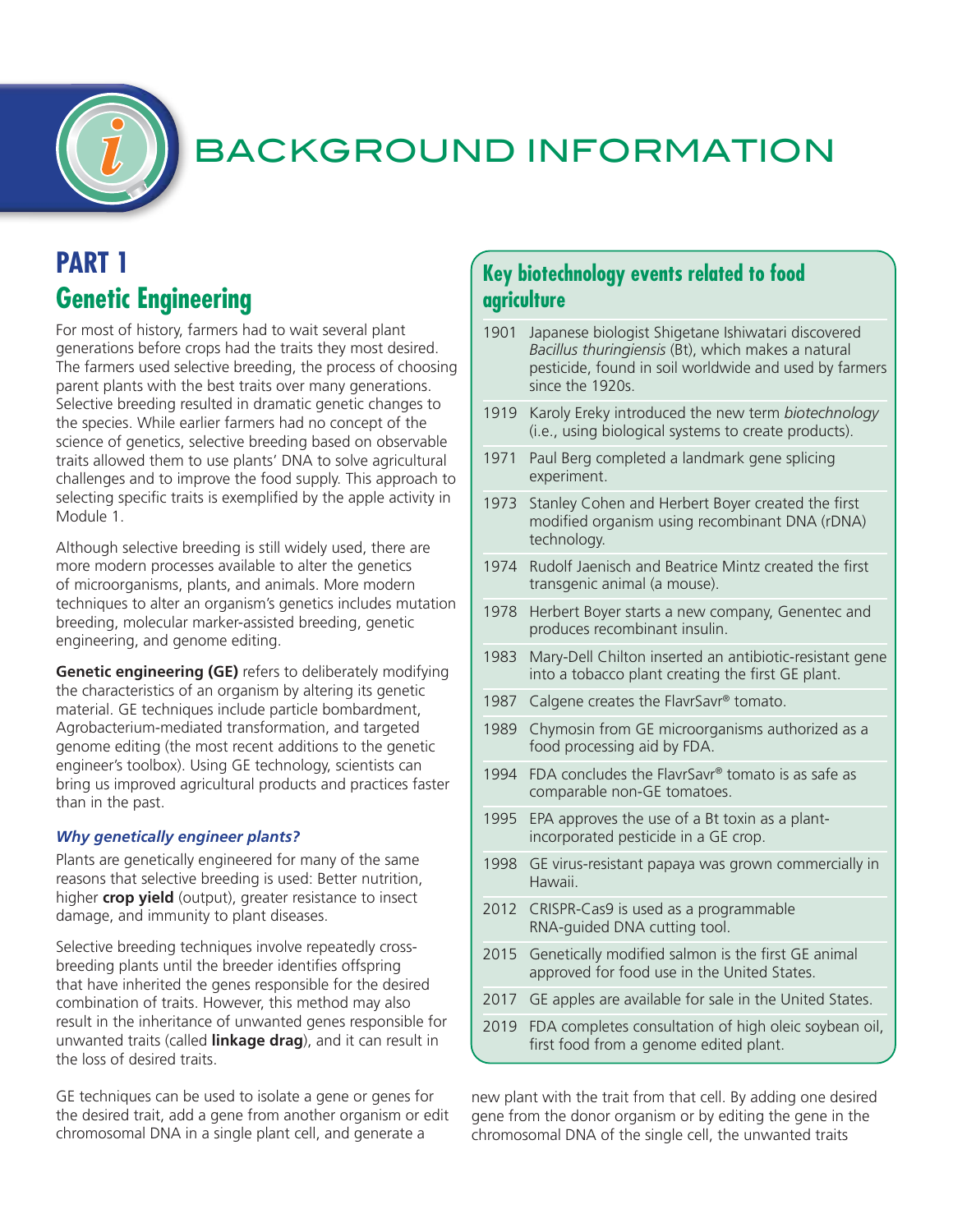

from the donor's other genes can be excluded. GE is used in conjunction with selective breeding to produce GE plant varieties that are on the market today.

## **Advanced Content**

GE techniques can be used to add new DNA to code for the expression of a new protein or to suppress expression of a native plant protein. Protein suppression can be achieved though transcriptional or post-transcriptional gene silencing (PTGS). **RNA interference (RNAi)** is a form of PTGS that targets mRNA transcripts for cleavage, preventing their translation into protein. The two different ways to achieve a desired trait are important, because both have been used to create GE plants that are used in food today.

#### **Development of GE Tools in Bacteria**

Throughout the past 100 years, several developments have led to current GE methods. After early geneticists were able to identify the gene locus for specific plant traits, various methods were used to try to transfer the specific DNA sequence from one plant to another. One method was injecting the DNA from the donor plant directly into the recipient plant cell to see if it would integrate into the recipient cell's genome. Unfortunately, the DNA was degraded, and the method was unsuccessful. It was like trying to send an envelope through the mail with only a zip code; the postal service wouldn't know where to deliver it. Scientists eventually used bacteria to transfer new DNA to the recipient plant cell.

**Transformation** is the changing of the cell's genetic makeup through the addition of new DNA. The DNA can come from the environment surrounding the cell via "**horizontal gene transfer**" or be added in a laboratory through GE methods. The laboratory method developed to combine genetic sequences that would not otherwise be found in the genome is called **recombinant DNA (rDNA)** technology.

In 1973, Herbert Boyer and Stanley Cohen produced the first successful GE organism. Boyer had expertise using **restriction endonucleases** (enzymes that cut DNA at specific nucleotide sequences), and Cohen studied **plasmids** (small rings of DNA) in bacteria. They were able to use a restriction enzyme to cut open a plasmid loop from one bacterial species, insert a gene from a different bacterial species, and close the plasmid, which combined the genes from different bacteria into one rDNA molecule. An enzyme called ligase was used to help join the cut DNA strand. Then they transformed this rDNA plasmid into the bacterium *Escherichia coli (E. coli)* and showed that the bacteria could utilize the rDNA. In Boyer and Cohen's experiment, one gene coded for tetracycline resistance and the other for kanamycin

resistance. Tetracycline and kanamycin are antibiotics that kill bacteria that do not have resistance genes. It was possible to see which of the *E. coli* in their experiment had successfully acquired the new genes by culturing them in the presence of the antibiotics, where only the successfully transformed bacteria could grow. These experiments showed that bacterial transformation could be used to deliver the desired DNA to a useful site, just as the postal service delivers mail to the correct address.

**Restriction enzymes** are like scissors that cut DNA at specific sequences. Some restriction enzymes leave blunt DNA ends while others leave short, single-stranded overhangs called sticky ends.



**Ligase enzymes** are like the glue or tape for connecting DNA sequences in GE, or molecular biology, procedures.

Bacterial transformation still serves as the basis for a number of DNA technologies. Bacteria are used extensively in the laboratory for rDNA research. There are even some species of bacteria that go through the transformation process naturally, but most bacteria needs manipulation to become **competent** (able to take up the plasmid). Using the techniques from bacterial transformation, scientists have learned how to change the genome of plants, including plants that we use for food.

Scientists worldwide continue to use the Boyer and Cohen techniques to improve GE tools that develop, modify, and improve consumer products, including many of the food products we eat.

# **Nature's Own Genetic Engineer**

A widely used method of transferring a transgene to a plant is to use the soil bacterium *Agrobacterium tumefaciens* (*A. tumefaciens*). This bacterium has a natural ability to enter a plant cell and insert its own DNA into a plant's genome. A plasmid is constructed to include *A. tumefaciens* genes needed for transferring DNA into the recipient plant cell, the transgene of interest, and a selectible marker, such as a gene conferring antibioticresistance or herbicide tolerance. Scientists now use the bacterium's natural behavior to insert the transgene into a plant's genome.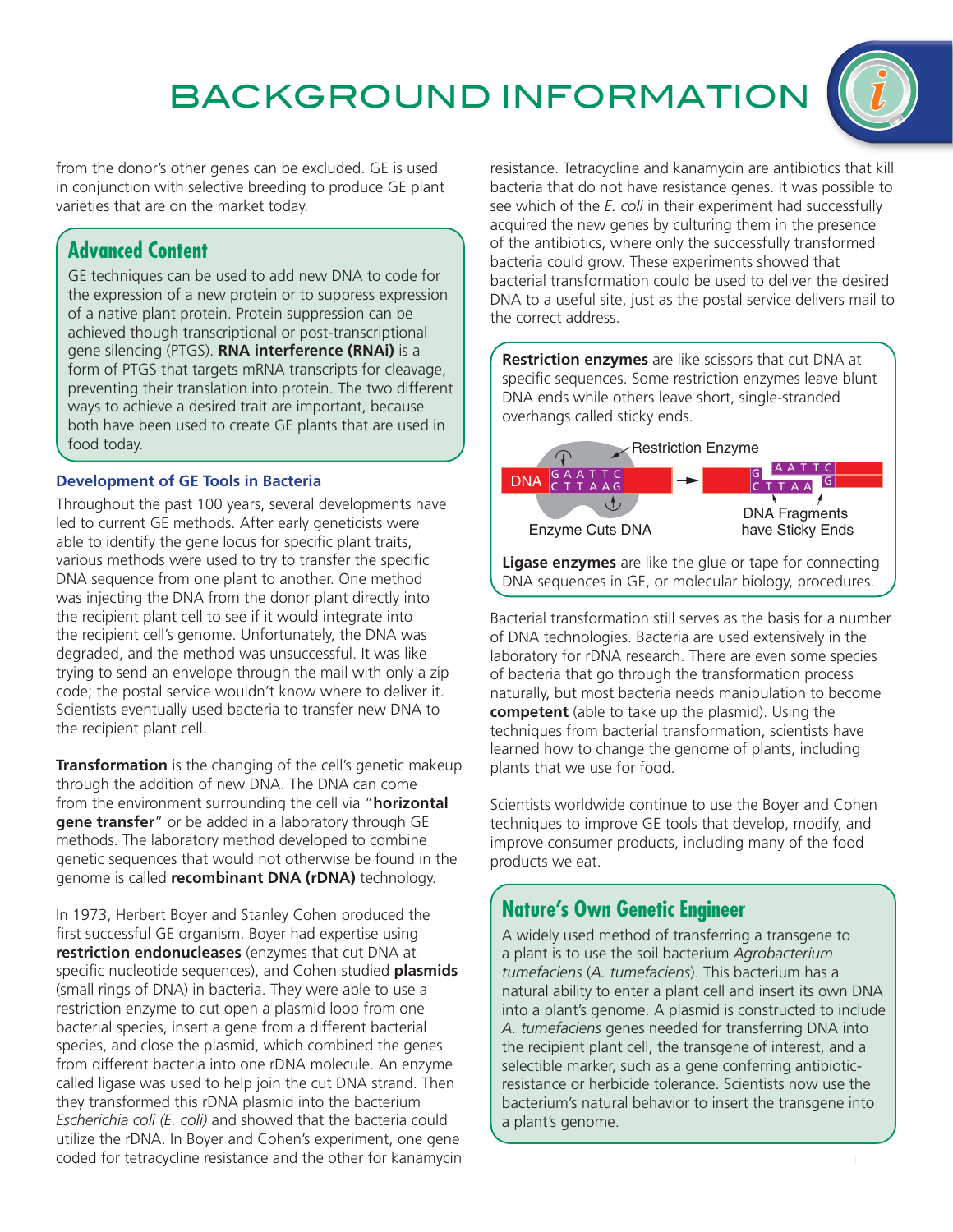### **Simplified Steps of Plasmid Development**



#### **Application of GE Tools in Plants**

Plants can be genetically engineered to be resistant to pests and herbicides, to increase crop yield, or to tolerate adverse weather conditions using a process similar to bacterial transformation. Plants can also be engineered to produce fruits and vegetables that have longer and more stable shelf-lives in the grocery store. These GE uses have potential trickle-down benefits from the farmer to consumers, animals, and the environment. Because plants are eukaryotic and contain a nucleus, a slightly different method than the one used for bacterial transformation is used to insert the gene of interest.

For example, if scientists find a gene for enhanced drought resistance in a plant, and they want to use the gene to make another plant more drought resistant, an advantage of GE over selective breeding is that less time is required and linkage drag is avoided. The desired gene to be transferred and added to the genome of the recipient plant is often referred to as a **transgene**.

#### **Genetic Engineering**

- Allows the direct transfer of one or just a few genes between either closely or distantly related organisms
- Achieves crop improvement in a shorter time compared to conventional breeding
- Allows plants to be modified by adding, removing, or switching off particular genes

Adapted from: Agricultural Biotechnology (A Lot More than Just GM Crops).

[www.isaaa.org/resources/publications/agricultural\\_](http://www.isaaa.org/resources/publications/agricultural_biotechnology/download/Agricultural_Biotechnology.pdf) [biotechnology/download/Agricultural\\_Biotechnology.pdf](http://www.isaaa.org/resources/publications/agricultural_biotechnology/download/Agricultural_Biotechnology.pdf) The technologies used to clone or synthesize genes are changing and evolving. The three major methods currently used are:

- Traditional cloning isolating DNA directly from the genome of the donor organism and inserting it into a plasmid for later use
- Subcloning the gene of interest copying the gene from an existing collection of DNA clones ("DNA library")
- *De novo* gene synthesis building a gene from scratch, using single nucleotides or short oligonucleotide strands without the need for a physical template

The techniques used by scientists to assemble and insert DNA pieces into the plasmid are also evolving along with the complexity of multi-gene DNA constructs. While simple restriction enzyme protocols can be used to create a single gene insert, multi-gene constructs such as those required for complex plant traits require more complex assembly strategies.

# **What is a DNA Library?**

A DNA library is a collection of cloned DNA fragments that are stored in plasmids, which in turn are maintained and propagated in bacterial or yeast cells. The type of library is classified by the source of the DNA and the plasmid – referred to as a cloning vector – used to construct the library. Sources of DNA may be a single cell, a tissue, an organism, or an environmental sample containing multiple organisms. The DNA may be obtained from genomic sequences or from isolated mRNA and converted to complementary DNA (cDNA). Scientists use DNA libraries to find and study DNA encoding proteins or other functions of interest.